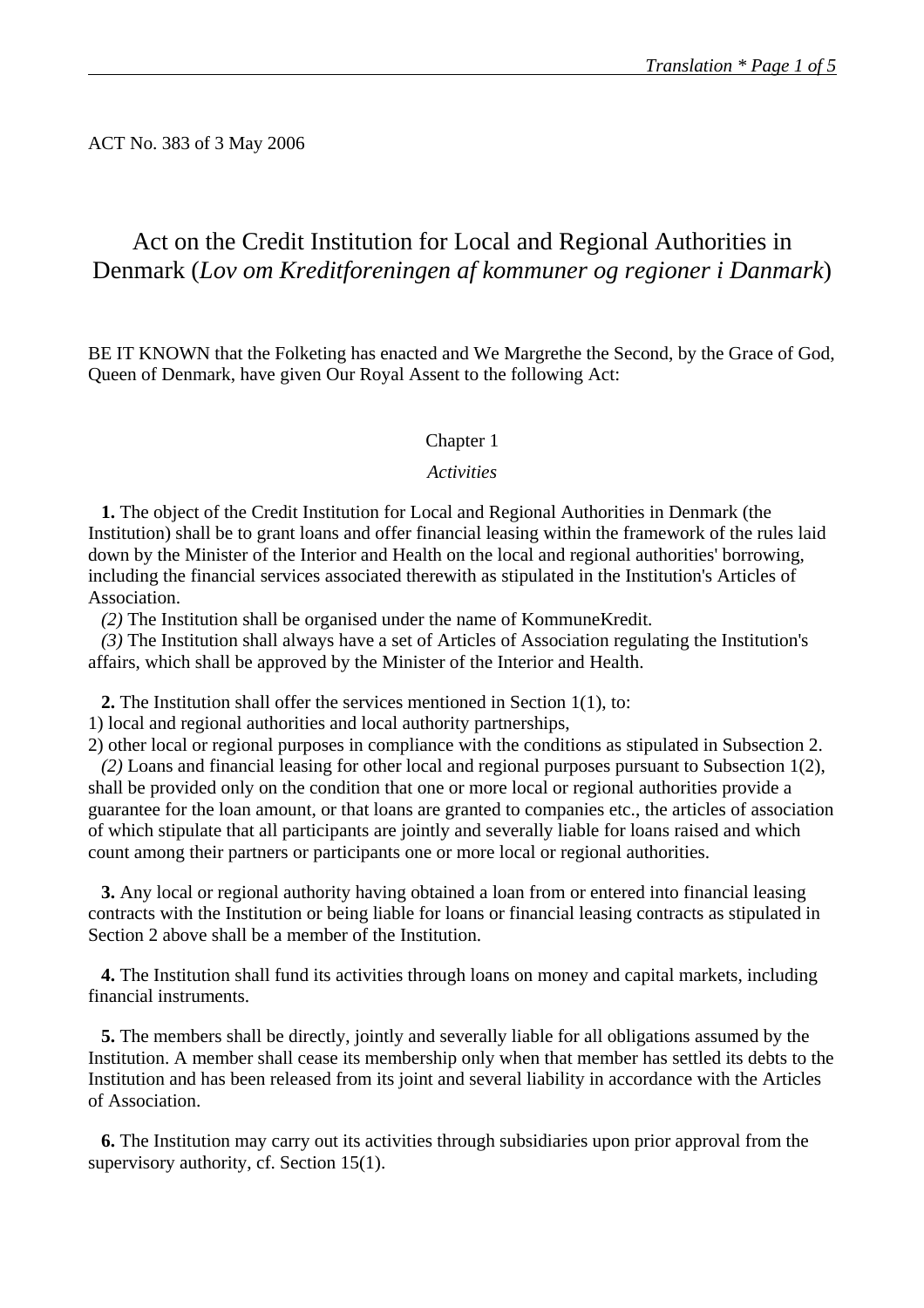*(2)* The Institution may merge with the subsidiaries approved pursuant to Subsection 1 upon prior approval from the supervisory authority, cf. Section 15(1).

**7.** Within the framework laid down by the supervisory authority, cf. Section 15(1), the Institution shall be entitled to charge administration fees.

#### Chapter 2

#### *Capital structure etc.*

**8.** The equity capital of the Institution shall always be at least 1 per cent of the Institution's total liabilities.

*(2)* In the event that the equity capital falls below 1 per cent of the Institution's total liabilities, the amount required to restore the equity capital to the minimum requirement pursuant to Subsection 1 shall be collected from the members in accordance with the guidelines provided in the Institution's Articles of Association. The amounts collected with the addition of an amount of interest approved by the supervisory authority, cf. Section 15(1), shall be reimbursed to the members as soon as possible without the equity capital being reduced to a level below the minimum requirement stipulated in Subsection 1.

**9.** The Institution's possibility for raising loans without immediate relending shall be regulated by the supervisory authority, cf. Section 15(1).

*(2)* The supervisory authority, cf. Section 15(1), shall be entitled to lay down rules regarding the liquidity position of the Institution.

*(3)* The Institution shall lay down rules regarding the management of financial risks and use of financial instruments, which shall be submitted to the Ministry of the Interior and Health immediately following the approval by the Board of the Institution. The supervisory authority, cf. Section 15(1), shall be entitled to order the Institution to amend such rules.

#### Chapter 3

#### *Management*

**10.** The Board of the Institution and the Management shall give general supervision and direction to the general management of the Institution. The Board shall ensure that the Institution's activities are managed appropriately. The Management shall be in charge of the day-to-day management of the Institution.

*(2)* The Board of the Institution shall issue written guidelines on the Institution's most significant areas of activity, specifying the distribution of responsibilities between the Board and the Management.

*(3)* A copy of such guidelines shall be submitted to the Ministry of the Interior and Health, which shall also be notified in writing of any amendments.

**11.** The Institution shall be bound by the joint signatures of the Chairman or Vice-chairman of the Board and a member of the Management or by the joint signatures of any two members of the Management. The Institution shall also be bound by the joint signatures of one member of the Management and an employee with due authorisation from the Chairman of the Board or by the joint signatures of two employees with authorisation from the Chairman of the Board.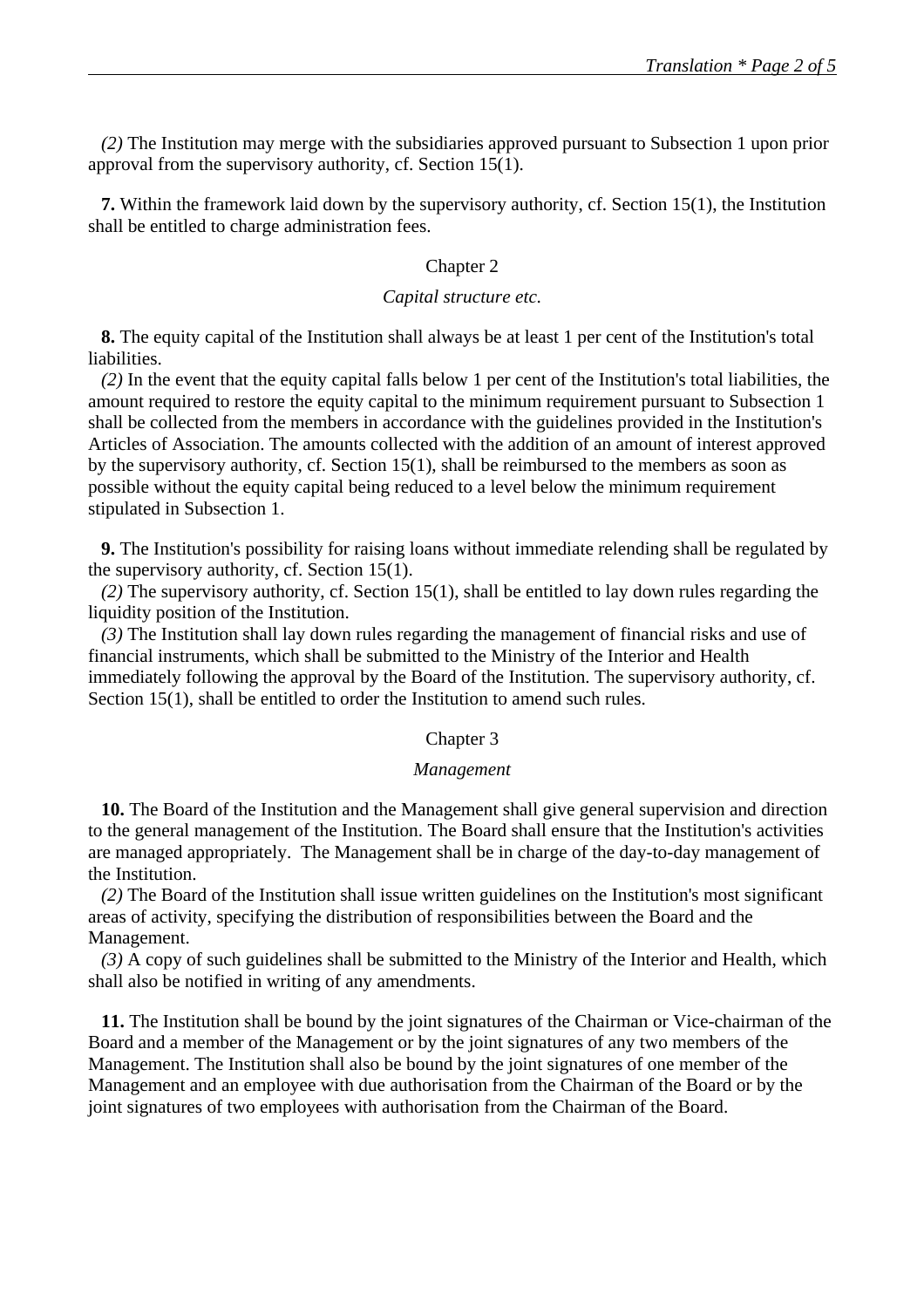**12.** The remuneration paid to the members of the Board shall be approved by the supervisory authority, cf. Section 15(1), and shall not exceed the amount considered to be customary in view of the nature and scope of the position.

#### Chapter 4

#### *Financial statements and audit*

**13.** The Institution shall prepare an annual report in accordance with the guidelines provided in the Institution's Articles of Association. A copy of the annual report shall be submitted to the Ministry of the Interior and Health.

*(2)* The annual report shall be audited by at least two auditors, of whom at least one shall be a state-authorised public accountant.

**14.** The Board shall appoint one or two auditors, who shall be state-authorised public accountants. The supervisory authority, cf. Section 15(1), shall appoint an additional auditor.

#### Chapter 5

#### *Supervision etc.*

**15.** The Ministry of the Interior and Health shall be the supervisory authority charged with the supervision of the Institution's compliance with this Act and the rules laid down under this Act.

*(2)* The supervisory authority, cf. Subsection 1, shall be entitled to impose daily or weekly default fines on the members of the Institution's Board and Management, in the event that they fail to fulfil their obligations under Sections 8, 9, 10(2) and (3), 13(1) and 16 of this Act or the rules laid down under this Act.

*(3)* Default fines pursuant to Subsection 2 may be collected by means of statutory debt collection and by withholding wages etc.

**16.** The Institution shall submit the information requested by the supervisory authority, cf. Section 15(1), to the Ministry of the Interior and Health before the expiry of the deadline set by the supervisory authority.

**17.** The members of the Institution's Board and Management as well as its auditors shall, on their own initiative, notify the Ministry of the Interior and Health of any information of material importance to the Institution which may lead to the Institution not being able to fulfil its obligations under the Act or the rules laid down under the Act.

**18.** The supervisory authority, cf. Section 15(1) shall be entitled to arrange for investigations of matters pertaining to the Institution at the expense of the Institution.

**19.** The supervisory authority, cf. Section 15(1), shall be entitled to order the Institution to cover the costs incidental to the supervision.

## Chapter 6

#### *Cessation*

**20.** In the event that the security of the creditors, in the assessment of the supervisory authority, cf. Section 15(1), is significantly deteriorated, and the Institution fails to institute measures within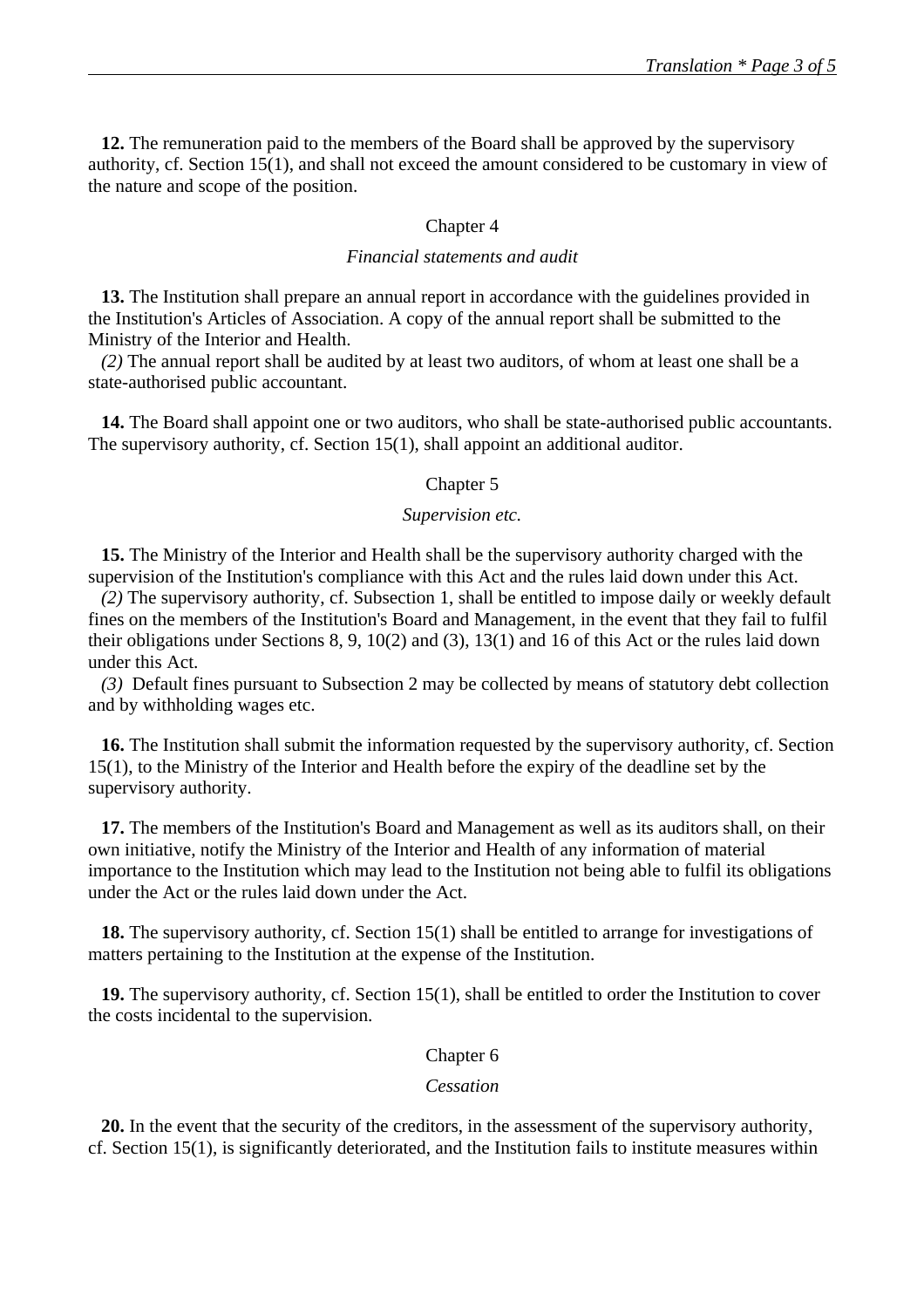the deadline set by the supervisory authority, the supervisory authority shall be entitled to discontinue the activities of the Institution or to arrange for the administration of the estate of the Institution.

**21.** In the event that the Institution ceases its activities, its reserves shall be allocated, except for provisions for pensions, and after all claims against the Institution have been settled. Such allocation shall be approved by the supervisory authority, cf. Section 15(1).

#### Chapter 7

#### *Entry into force and transitional provisions*

**22.** The Act shall enter into force on 1 January 2007.

*(2)* Act No. 35 of 19 March 1898 on Benefits for a Credit Institution for Local Authorities in Denmark (*lov nr. 35 af 19. marts 1989 om Begunstigelser for en Kreditforening af Kommuner i Danmark*) shall be repealed.

**23.** Notwithstanding the provisions in Section 2, loans granted by the Institution before 1 January 2007 and assumed by the Danish State as a result of the transfer of tasks etc. under the local government reform, cf. Act No. 539 of 24 June 2005 on certain procedural issues in connection with the local government reform (*lov nr. 539 af 24. juni 2005 om visse proceduremæssige spørgsmål i forbindelse med kommunalreformen)*, may continue on unchanged terms and conditions by assumption of the debt by the State.

(2) The obligations assumed by the Institution in connection with the financing of continued loans pursuant to Subsection 1 shall be deducted from the obligations for which the members of the Institution are jointly and severally liable, cf. Section 5.

*(3)* In the statement of the Institution's equity capital requirement, cf. Section 8, the obligations assumed by the Institution in connection with the financing of continued loans pursuant to Subsection 1 may be deducted from the total liabilities of the Institution

**24.** The Act shall not apply to the Faroe Islands and Greenland.

*Given at Amalienborg Castle on 3 May 2006* 

Under Our Royal Hand and Seal

Margrethe R.

/Lars Løkke Rasmussen